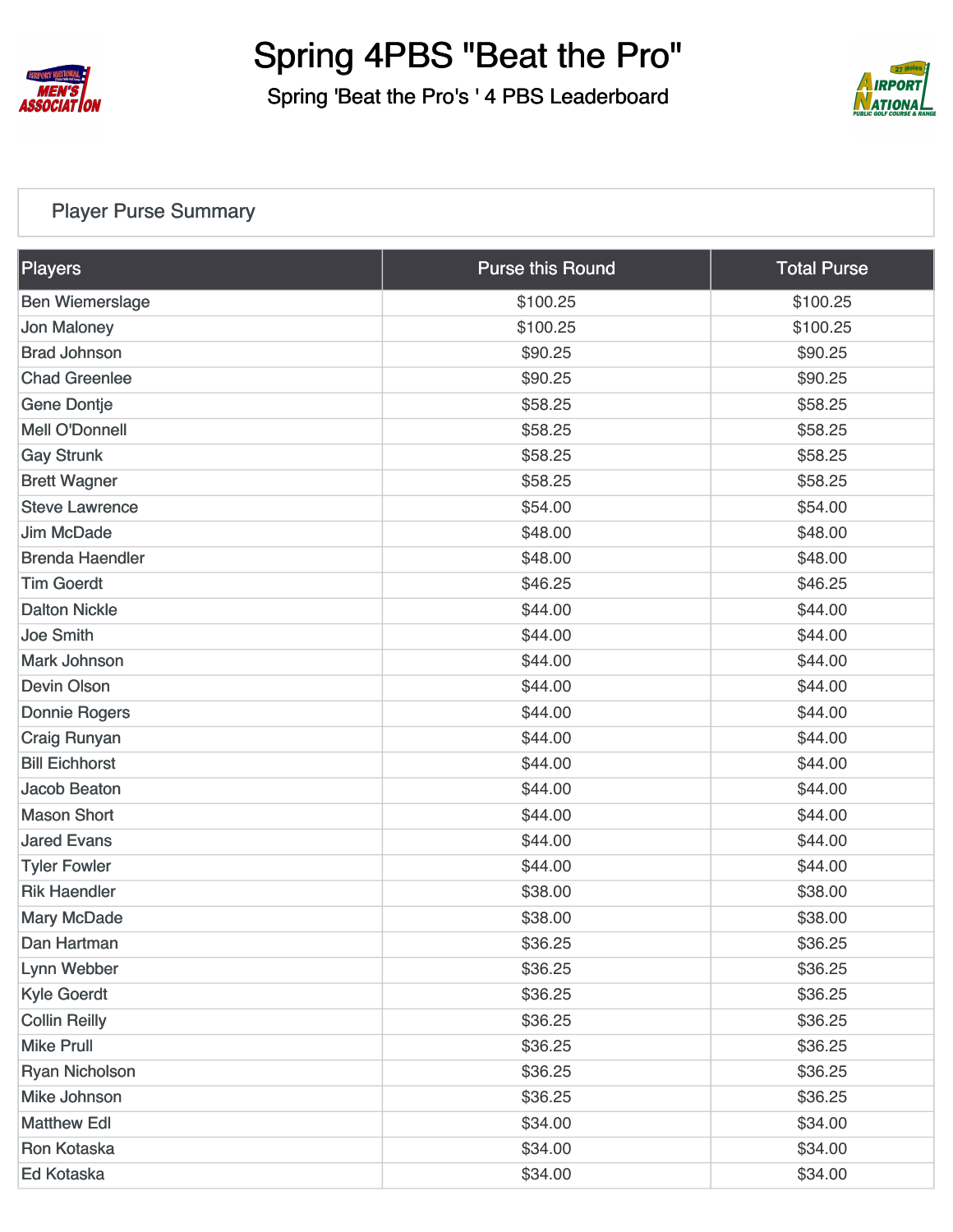

Spring 'Beat the Pro's ' 4 PBS Leaderboard



| Dale Frank                | \$34.00    | \$34.00    |
|---------------------------|------------|------------|
| Dale Dilts                | \$34.00    | \$34.00    |
| Jeremy Kubovec            | \$34.00    | \$34.00    |
| <b>Quentin Schumacher</b> | \$34.00    | \$34.00    |
| <b>Brandon Hove</b>       | \$34.00    | \$34.00    |
| <b>Ryan McMann</b>        | \$34.00    | \$34.00    |
| <b>Craig Furnish</b>      | \$34.00    | \$34.00    |
| <b>Phil Hansen</b>        | \$34.00    | \$34.00    |
| Jacob Hansen              | \$34.00    | \$34.00    |
| George Herman             | \$28.00    | \$28.00    |
| Keith Hindman             | \$28.00    | \$28.00    |
| Cassie Hindman            | \$28.00    | \$28.00    |
| Donna Ahee                | \$28.00    | \$28.00    |
| <b>Donna Franks</b>       | \$22.00    | \$22.00    |
| <b>Sue Blome</b>          | \$22.00    | \$22.00    |
| <b>Nancy Dinius</b>       | \$22.00    | \$22.00    |
| <b>Kathy Mazzacco</b>     | \$22.00    | \$22.00    |
| <b>Total Purse</b>        | \$2,232.00 | \$2,232.00 |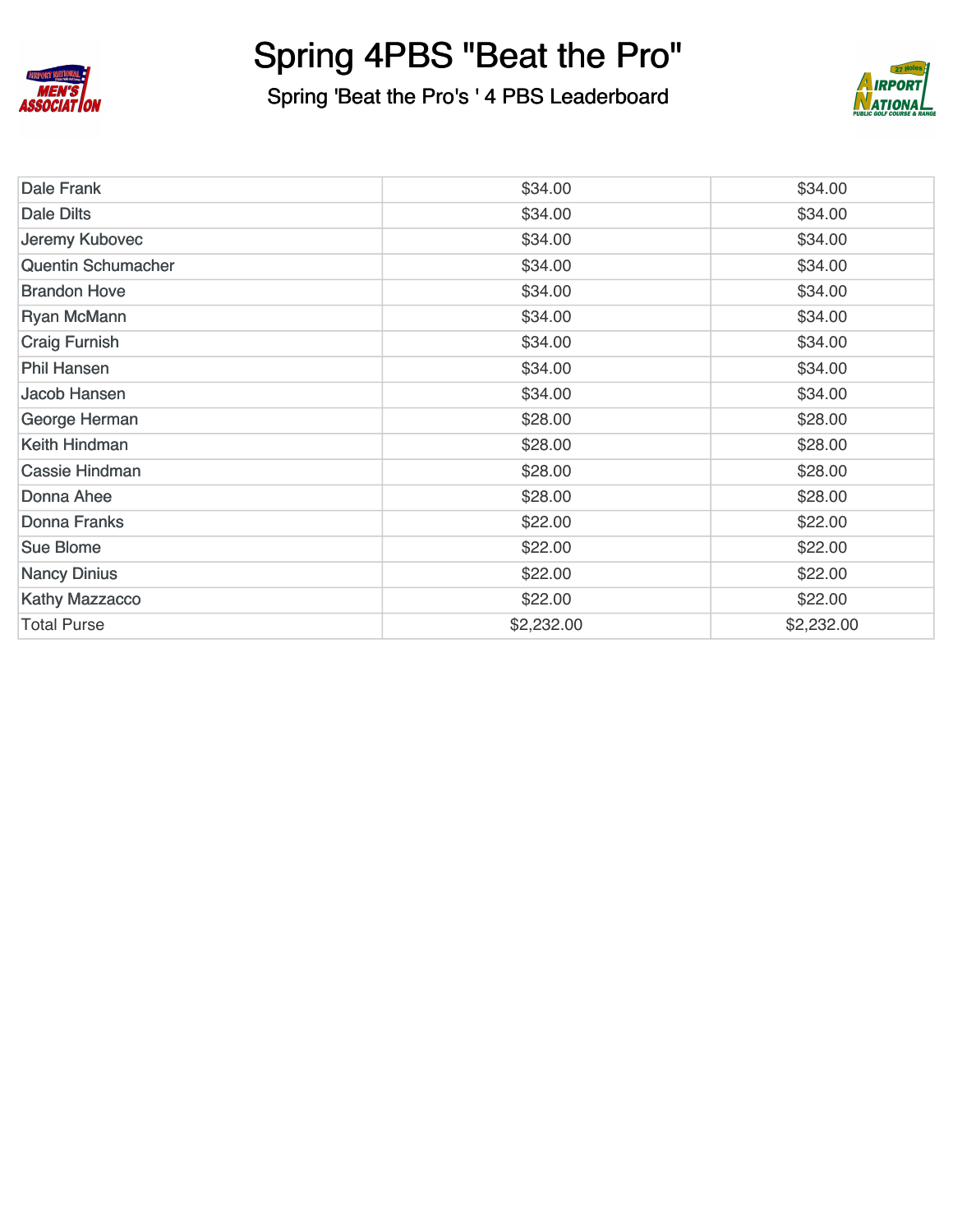

Spring 'Beat the Pro's ' 4 PBS Leaderboard



#### [Open Division - Open Division](https://static.golfgenius.com/v2tournaments/8497277067090494093?called_from=&round_index=1)

| <b>Championship Flight</b> |                                                                   |               |               |            |                |                                                           |  |                               |                                   |                           |    |     |     |                        |                               |                           |                              |               |                |               |              |                                           |
|----------------------------|-------------------------------------------------------------------|---------------|---------------|------------|----------------|-----------------------------------------------------------|--|-------------------------------|-----------------------------------|---------------------------|----|-----|-----|------------------------|-------------------------------|---------------------------|------------------------------|---------------|----------------|---------------|--------------|-------------------------------------------|
| Pos.                       | <b>Foursome</b>                                                   |               |               |            |                |                                                           |  |                               |                                   |                           |    |     |     | To Par<br><b>Gross</b> |                               |                           | <b>Total</b><br><b>Gross</b> |               |                |               | <b>Purse</b> |                                           |
| 1                          | Maloney + Johnson + Greenlee + Wiemerslage                        |               |               |            |                |                                                           |  |                               |                                   |                           |    |     |     | $-13$                  |                               |                           | 50                           |               |                |               | \$216.00     |                                           |
| 2                          | Lawrence + Rogers + Runyan + Eichhorst                            |               |               |            |                |                                                           |  |                               |                                   |                           |    |     |     | $-11$                  |                               |                           | 52                           |               |                |               | \$176.00     |                                           |
| 3                          | Furnish + Hansen + Edl + Hansen                                   |               |               |            |                |                                                           |  |                               |                                   |                           |    |     |     | $-10$                  |                               |                           | 53                           |               |                |               | \$136.00     |                                           |
| 4                          | Goerdt + Nicholson + Reilly + Goerdt                              |               |               |            |                |                                                           |  |                               |                                   |                           |    |     |     | $-8$                   |                               |                           | 55                           |               |                |               | \$0.00       |                                           |
| 5                          | Hallquist + Schneider + Frees + Johnson                           |               |               |            |                |                                                           |  |                               |                                   |                           |    |     |     | -8                     |                               |                           | 55                           |               |                |               | \$0.00       |                                           |
| <b>First Flight</b>        |                                                                   |               |               |            |                |                                                           |  |                               |                                   |                           |    |     |     |                        |                               |                           |                              |               |                |               |              |                                           |
| Pos.                       | <b>Foursome</b>                                                   |               |               |            |                |                                                           |  |                               |                                   |                           |    |     |     | To Par<br>Gross        |                               |                           | <b>Total</b><br><b>Gross</b> |               |                |               | <b>Purse</b> |                                           |
| 1                          | Smith + Johnson + Nickle + Olson                                  |               |               |            |                |                                                           |  |                               |                                   |                           |    |     |     | $-7$                   |                               |                           | 56                           |               |                |               | \$176.00     |                                           |
| 2                          | Kubovec + Schumacher + Hove + McMann                              |               |               |            |                |                                                           |  |                               |                                   |                           |    |     |     | $-6$                   |                               |                           | 57                           |               |                |               | \$136.00     |                                           |
| 3                          | Walden + Heubner + Sailors + Smith                                |               |               |            |                |                                                           |  |                               |                                   |                           |    |     |     | $-5$                   |                               |                           | 58                           |               |                |               | \$0.00       |                                           |
| 4                          | Prull + Johnson + Hartman + Webber                                |               |               |            |                |                                                           |  |                               |                                   |                           |    |     |     | -3                     |                               |                           | 60                           |               |                |               | \$0.00       |                                           |
|                            | <b>Second Flight</b>                                              |               |               |            |                |                                                           |  |                               |                                   |                           |    |     |     |                        |                               |                           |                              |               |                |               |              |                                           |
| Pos.                       | Foursome                                                          |               |               |            |                |                                                           |  |                               |                                   |                           |    |     |     |                        | <b>To Par</b><br><b>Gross</b> |                           | <b>Total</b><br><b>Gross</b> |               |                |               | <b>Purse</b> |                                           |
| $\mathbf{1}$               | Beaton + Short + Evans + Fowler                                   |               |               |            |                |                                                           |  |                               |                                   |                           |    |     |     | -3                     |                               |                           | 60                           |               |                |               | \$176.00     |                                           |
| 2                          | Kotaska + Kotaska + Frank + Dilts                                 |               |               |            |                |                                                           |  |                               |                                   |                           |    |     |     | -3                     |                               |                           | 60                           |               |                |               | \$136.00     |                                           |
| 3                          | Doud + Fetter + Vogel + Smith                                     |               |               |            |                |                                                           |  |                               |                                   |                           |    |     |     | $-2$                   |                               |                           | 61                           |               |                |               | \$0.00       |                                           |
| 4                          | Cummins + Feuerhelm + Swalla + Fishman                            |               |               |            |                |                                                           |  |                               |                                   |                           |    |     |     | $-2$                   |                               |                           | 61                           |               |                |               | \$0.00       |                                           |
|                            |                                                                   |               |               |            |                |                                                           |  |                               | Total Purse Allocated: \$1,152.00 |                           |    |     |     |                        |                               |                           |                              |               |                |               |              |                                           |
|                            |                                                                   |               |               |            |                | <b>Championship Flight</b>                                |  |                               |                                   |                           |    |     |     |                        |                               |                           |                              |               |                |               |              |                                           |
|                            |                                                                   | $\mathbf{1}$  |               | 2 3        |                | $4 \mid 5 \mid 6 \mid 7 \mid 8$                           |  |                               |                                   |                           |    |     |     |                        |                               |                           |                              |               |                |               |              | 9 Out 10 11 12 13 14 15 16 17 18 In Total |
|                            | Jon Maloney + Brad Johnson + Chad<br>Greenlee + Ben Wiemerslage   | (3)           | (2)           | 3          | $\circ$        |                                                           |  | (3)3(3)                       | $\circled{3}$                     | (2)                       | 25 | (3) | 3   | $\circled{2}$          | $\circled{3}$                 | $\mathbf 3$               | $\circled{2}$                | 3             | $\circled{3}$  | $\circled{3}$ | 25           | 50                                        |
|                            | Steve Lawrence + Donnie Rogers + Craig<br>Runyan + Bill Eichhorst | $\circled{3}$ | $(2)$ 3       |            | $\circ$        | $\left  \circled{3} \right  3 \left  \circled{3} \right $ |  |                               | $\left( 3\right)$                 | $\ensuremath{\mathsf{3}}$ | 26 | (3) | (2) | 3                      | (3)                           | $\mathsf 3$               | 3                            | 3             | (3)            | $(3)$ 26      |              | 52                                        |
| <b>Jacob Hansen</b>        | Craig Furnish + Phil Hansen + Matthew Edl +                       | 4             | $\circled{2}$ | $\sqrt{3}$ | $\circled{3}$  |                                                           |  | $\circled{3}$ 3 $\circled{3}$ | (3)                               | 3                         | 27 | (3) | 3   | 3                      | $\circled{3}$                 | $\ensuremath{\mathsf{3}}$ | 3                            | $\circled{2}$ | $\circled{3}$  | $\circled{3}$ | 26           | 53                                        |
| + Tim Goerdt               | Kyle Goerdt + Ryan Nicholson + Collin Reilly                      | 4             | 3             | 3          | $\overline{4}$ |                                                           |  | (3)3(3)                       | (3)                               | 3                         | 29 | ②   | 3   | $^{\circledR}$         | $\circled{3}$                 | 3                         | 3                            | 3             | $\overline{4}$ | (3)           | 26           | 55                                        |
|                            | Roger Hallquist + Rob Schneider + Rob<br>Frees + Darryl Johnson   | $\circled{3}$ | 3             | 3          | (3)            | $\left  \circled{3} \right $ 3                            |  | $\overline{4}$                | $\circled{3}$                     | $\sqrt{3}$                | 28 | (3) | 3   | 3                      | $\circled{3}$                 | $\ensuremath{\mathsf{3}}$ | 3                            | (2)           | $\overline{4}$ | (3)           | 27           | 55                                        |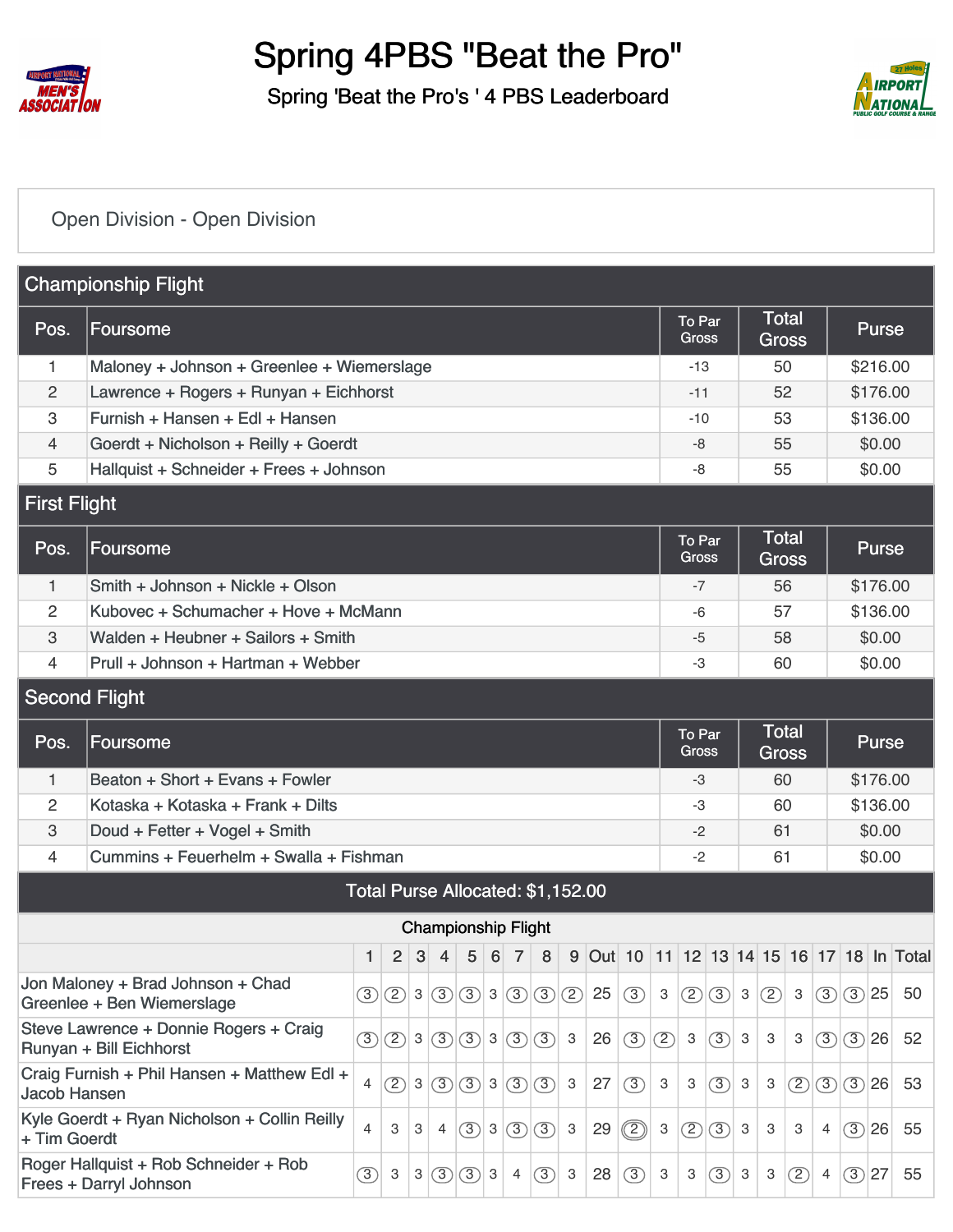

Spring 'Beat the Pro's ' 4 PBS Leaderboard



|                                                                     |               |                |                |                |                | <b>First Flight</b> |                |                 |                |                    |                |                |     |                |   |                 |     |                |                |          |                                             |
|---------------------------------------------------------------------|---------------|----------------|----------------|----------------|----------------|---------------------|----------------|-----------------|----------------|--------------------|----------------|----------------|-----|----------------|---|-----------------|-----|----------------|----------------|----------|---------------------------------------------|
|                                                                     |               | $\mathbf{1}$   | $\overline{2}$ | 3              | 4              | 5                   | 6              | $\overline{7}$  |                |                    |                |                |     |                |   |                 |     |                |                |          | 8 9 Out 10 11 12 13 14 15 16 17 18 In Total |
| Joe Smith + Mark Johnson + Dalton Nickle +<br>Devin Olson           |               | $\circled{3}$  | 3              | $\circled{2}$  | (3)            | $\circled{2}$       | 3              | 4               | $\overline{4}$ | $\mathbf{3}$<br>27 | $\sqrt{3}$     | 3              | (2) | $\overline{4}$ | 3 | 3               | 3   | $\overline{4}$ | $\overline{4}$ | 29       | 56                                          |
| Jeremy Kubovec + Quentin Schumacher +<br>Brandon Hove + Ryan McMann |               | $\circled{3}$  | 3              | (2)            | (3)            | $\overline{4}$      | 3              | $\overline{4}$  | $\overline{4}$ | 29<br>3            | $\overline{4}$ | 3              | 3   | (3)            | 3 | 3               | 3   | 3              |                | $(3)$ 28 | 57                                          |
| Dave Walden + Jon Heubner + Jeff Sailors +<br><b>Jim Smith</b>      |               | $\circled{3}$  | 3              | (2)            | (3)            | (3)                 | 3              | $\overline{4}$  | $\overline{4}$ | 28<br>$\mathbf{3}$ | (3)            | $\overline{4}$ | 3   | (3)            | 3 | 3               | 3   | $\overline{4}$ | $\overline{4}$ | 30       | 58                                          |
| Mike Prull + Mike Johnson + Dan Hartman +<br>Lynn Webber            |               | $\overline{4}$ | 3              | 3              | $\overline{5}$ | $\overline{4}$      | (2)            | $\vert 4 \vert$ | $\overline{4}$ | 32<br>$\mathbf{3}$ | $\overline{4}$ | 3              | 3   | 4              | 3 | 3               | (2) | (3)            |                | $(3)$ 28 | 60                                          |
| <b>Second Flight</b>                                                |               |                |                |                |                |                     |                |                 |                |                    |                |                |     |                |   |                 |     |                |                |          |                                             |
|                                                                     | 1             | 2              | 3              | $\overline{4}$ | 5              | 6                   | 7              | 8               | 9              |                    |                |                |     |                |   |                 |     |                |                |          | Out 10 11 12 13 14 15 16 17 18 In Total     |
| Jacob Beaton + Mason Short + Jared<br>Evans + Tyler Fowler          | $\circled{3}$ | $\overline{4}$ | 3              | $\overline{4}$ | (3)            | $\overline{4}$      | $\boxed{5}$    | $\circled{3}$   | (2)            | 31                 | $\overline{4}$ | 3              | 3   | 4              | 3 | 3               | 3   | (3)            |                | $(3)$ 29 | 60                                          |
| Ron Kotaska + Ed Kotaska + Dale Frank +<br>Dale Dilts               | $\circled{3}$ | $\mathbf{3}$   | 3              | (3)            | $\overline{4}$ | 3                   | $\circled{3}$  | $\boxed{5}$     | $\circled{2}$  | 29                 | $\overline{4}$ | 3              | 3   | $\overline{5}$ | 3 | $\overline{4}$  | 3   | (3)            | (3)31          |          | 60                                          |
|                                                                     |               |                |                |                |                |                     |                |                 |                |                    |                |                |     |                |   |                 |     |                |                |          |                                             |
| Warren Doud + Ben Fetter + Brett Vogel +<br><b>Eric Smith</b>       | 4             | $\overline{4}$ | $\overline{4}$ | $\circled{3}$  | $\circled{2}$  | 3                   | $\overline{4}$ | $\overline{4}$  | 3              | 31                 | $\overline{4}$ | 3              | 3   | (3)            | 3 | $\vert 4 \vert$ | 3   | $\circled{3}$  | $\overline{4}$ | 30       | 61                                          |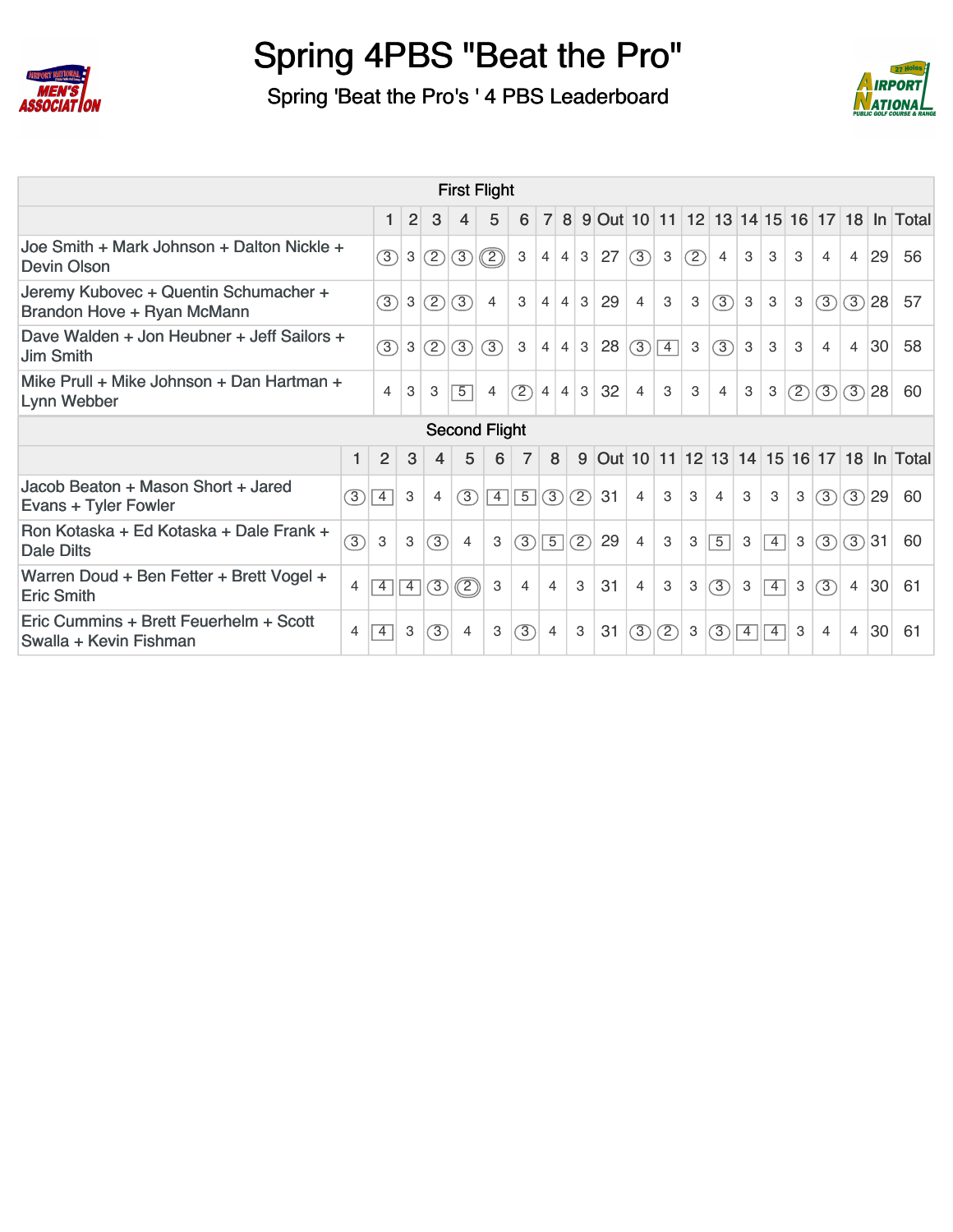

Spring 'Beat the Pro's ' 4 PBS Leaderboard



#### [Skins Game - Skins](https://static.golfgenius.com/v2tournaments/8497290104195285647?called_from=&round_index=1)

| Foursome    |   |                |                                                    |              |                |              |                 |                 |     |                |                |                |                | <b>Skins</b> |            | <b>Purse</b>                                                                           |     |                |                |   | <b>Details</b> |                |    |
|-------------|---|----------------|----------------------------------------------------|--------------|----------------|--------------|-----------------|-----------------|-----|----------------|----------------|----------------|----------------|--------------|------------|----------------------------------------------------------------------------------------|-----|----------------|----------------|---|----------------|----------------|----|
|             |   |                | O'Donnell + Strunk + Wagner + Dontje               |              |                |              |                 |                 |     |                |                |                |                | 1            |            | \$145.00                                                                               |     |                |                |   | Birdie on 14   |                |    |
|             |   |                | Goerdt + Nicholson + Reilly + Goerdt               |              |                |              |                 |                 |     |                |                |                |                | 1            |            | \$145.00                                                                               |     |                |                |   | Eagle on 10    |                |    |
|             |   |                | Maloney + Johnson + Greenlee + Wiemerslage         |              |                |              |                 |                 |     |                |                |                |                | 1            |            | \$145.00                                                                               |     |                |                |   | Birdie on 15   |                |    |
|             |   |                | Prull + Johnson + Hartman + Webber                 |              |                |              |                 |                 |     |                |                |                |                | 1            |            | \$145.00                                                                               |     |                |                |   | Birdie on 6    |                |    |
|             |   |                | <b>Total Purse Allocated: \$580.00</b>             |              |                |              |                 |                 |     |                |                |                |                |              |            |                                                                                        |     |                |                |   |                |                |    |
|             |   | Hole Par Score | Won                                                |              |                |              |                 |                 |     |                |                |                |                |              | <b>Tie</b> |                                                                                        |     |                |                |   |                |                |    |
| 1.          | 4 | 3              |                                                    |              |                |              |                 |                 |     |                |                |                |                |              |            | Beaton + Short + Evans + Fowler, Hallquist + Schneider + Frees + Johnson and 6 other   |     |                |                |   |                |                |    |
| 2           | 3 | $\overline{c}$ |                                                    |              |                |              |                 |                 |     |                |                |                |                |              |            | Furnish + Hansen + Edl + Hansen, Lawrence + Rogers + Runyan + Eichhorst and 1 other    |     |                |                |   |                |                |    |
| 3           | 3 | 2              |                                                    |              |                |              |                 |                 |     |                |                |                |                |              | other      | Hindman + Hindman + Ahee + Herman, Kubovec + Schumacher + Hove + McMann and 2          |     |                |                |   |                |                |    |
| 4           | 4 | 3              |                                                    |              |                |              |                 |                 |     |                |                |                |                |              |            | Cummins + Feuerhelm + Swalla + Fishman, Doud + Fetter + Vogel + Smith and 9 other      |     |                |                |   |                |                |    |
| 5           | 4 | $\overline{c}$ |                                                    |              |                |              |                 |                 |     |                |                |                |                |              |            | Doud + Fetter + Vogel + Smith and Smith + Johnson + Nickle + Olson                     |     |                |                |   |                |                |    |
| 6           | 3 | 2              | Prull + Johnson + Hartman + Webber                 |              |                |              |                 |                 |     |                |                |                |                |              |            |                                                                                        |     |                |                |   |                |                |    |
| 7           | 4 | 3              |                                                    |              |                |              |                 |                 |     |                |                |                |                |              |            | Cummins + Feuerhelm + Swalla + Fishman, Furnish + Hansen + Edl + Hansen and 4 other    |     |                |                |   |                |                |    |
| 8           | 4 | 3              |                                                    |              |                |              |                 |                 |     |                |                |                |                |              |            | Beaton + Short + Evans + Fowler, Furnish + Hansen + Edl + Hansen and 4 other           |     |                |                |   |                |                |    |
| 9           | 3 | $\overline{c}$ |                                                    |              |                |              |                 |                 |     |                |                |                |                |              |            | Beaton + Short + Evans + Fowler, Kotaska + Kotaska + Frank + Dilts and 1 other         |     |                |                |   |                |                |    |
| 10          | 4 | 2              | Goerdt + Nicholson + Reilly + Goerdt               |              |                |              |                 |                 |     |                |                |                |                |              |            |                                                                                        |     |                |                |   |                |                |    |
| 11          | 3 | 2              |                                                    |              |                |              |                 |                 |     |                |                |                |                |              |            | Cummins + Feuerhelm + Swalla + Fishman and Lawrence + Rogers + Runyan + Eichhorst      |     |                |                |   |                |                |    |
| 12          | 3 | $\overline{c}$ |                                                    |              |                |              |                 |                 |     |                |                |                |                |              | other      | Goerdt + Nicholson + Reilly + Goerdt, Maloney + Johnson + Greenlee + Wiemerslage and 2 |     |                |                |   |                |                |    |
| 13          | 4 | 3              |                                                    |              |                |              |                 |                 |     |                |                |                |                |              |            | Cummins + Feuerhelm + Swalla + Fishman, Doud + Fetter + Vogel + Smith and 7 other      |     |                |                |   |                |                |    |
| 14          | 3 | 2              | O'Donnell + Strunk + Wagner + Dontje               |              |                |              |                 |                 |     |                |                |                |                |              |            |                                                                                        |     |                |                |   |                |                |    |
| 15          | 3 | $\overline{2}$ | Maloney + Johnson + Greenlee +<br>Wiemerslage      |              |                |              |                 |                 |     |                |                |                |                |              |            |                                                                                        |     |                |                |   |                |                |    |
| 16          | 3 | $\overline{c}$ |                                                    |              |                |              |                 |                 |     |                |                |                |                |              |            | Furnish + Hansen + Edl + Hansen, Hallquist + Schneider + Frees + Johnson and 4 other   |     |                |                |   |                |                |    |
| 17          | 4 | 3              |                                                    |              |                |              |                 |                 |     |                |                |                |                |              |            | Beaton + Short + Evans + Fowler, Doud + Fetter + Vogel + Smith and 6 other             |     |                |                |   |                |                |    |
| 18          | 4 | 3              |                                                    |              |                |              |                 |                 |     |                |                |                |                |              |            | Beaton + Short + Evans + Fowler, Furnish + Hansen + Edl + Hansen and 8 other           |     |                |                |   |                |                |    |
|             |   |                |                                                    | $\mathbf{1}$ |                | 2 3          | $\vert 4 \vert$ | 5               | 6   |                |                |                |                |              |            | 7 8 9 Out 10 11 12 13 14 15 16 17 18 In Total                                          |     |                |                |   |                |                |    |
| Dontje      |   |                | Mell O'Donnell + Gay Strunk + Brett Wagner + Gene  | 4            | $\mathbf{3}$   | $3 \mid$     | 3               | 4               | 3   | 4              | $\overline{4}$ | 3              | $\overline{0}$ | 3            | 3          | $\mathbf{2}$<br>4                                                                      | (2) | 3              | $\overline{c}$ | 4 | 4              | 1              | 1. |
| Goerdt      |   |                | Kyle Goerdt + Ryan Nicholson + Collin Reilly + Tim | 4            | 3              | 3            | $\overline{4}$  | 3               | 3   | 3              | 3 <sup>1</sup> | $\mathbf{3}$   | $\overline{0}$ | (2)          | 3          | $\overline{\mathbf{c}}$<br>$\ensuremath{\mathsf{3}}$                                   | 3   | 3              | 3              | 4 | 3              | 1              |    |
| Wiemerslage |   |                | Jon Maloney + Brad Johnson + Chad Greenlee + Ben   | 3            | $\overline{2}$ | $\mathbf{3}$ | 3 <sup>1</sup>  | 3               | 3   | 3              | 3              | $\overline{2}$ | 0              | 3            | 3          | $\overline{c}$<br>3                                                                    | 3   | $\binom{2}{ }$ | 3              | 3 | 3              | 1              | 1  |
| Webber      |   |                | Mike Prull + Mike Johnson + Dan Hartman + Lynn     | 4            | 3 <sup>1</sup> | $\mathbf{3}$ | $5\phantom{.0}$ | $\vert 4 \vert$ | (2) | $\overline{4}$ | $\overline{4}$ | 3              | 1              | 4            | 3          | 3<br>4                                                                                 | 3   | 3              | 2              | 3 | 3              | $\overline{0}$ | 1  |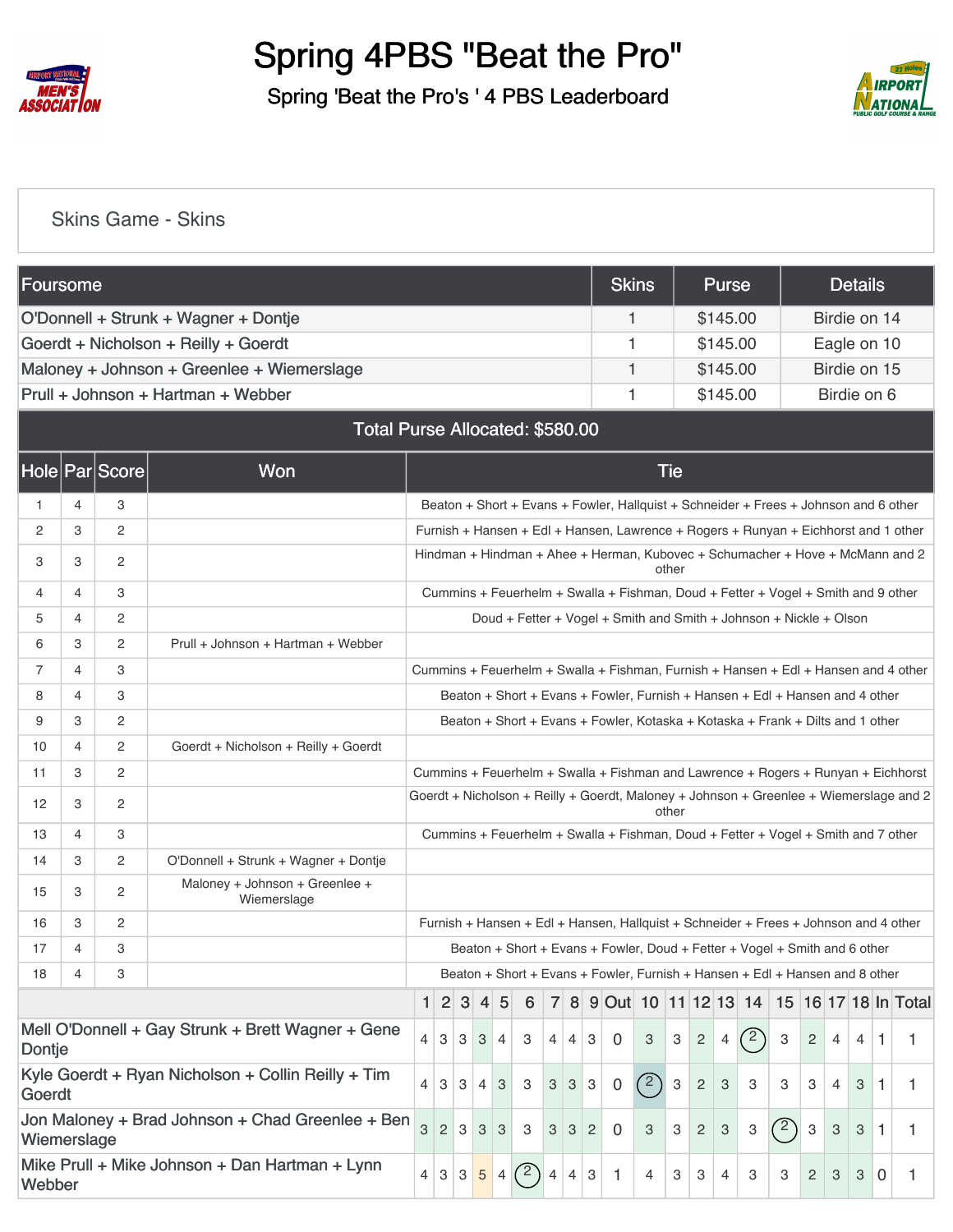

Spring 'Beat the Pro's ' 4 PBS Leaderboard



| Joe Smith + Mark Johnson + Dalton Nickle + Devin<br>Olson                | 3              | 3              | $\overline{2}$ | 3              | $\overline{2}$ | 3              | 4              | $\overline{4}$  | 3              | $\Omega$       | 3              | 3              | $\overline{2}$ | 4              | 3              | 3              | 3             | $\overline{4}$ | 4 | $\Omega$       | 0 |
|--------------------------------------------------------------------------|----------------|----------------|----------------|----------------|----------------|----------------|----------------|-----------------|----------------|----------------|----------------|----------------|----------------|----------------|----------------|----------------|---------------|----------------|---|----------------|---|
| Roger Hallquist + Rob Schneider + Rob Frees +<br>Darryl Johnson          | 3              | 3              | 3              | 3              | 3              | 3              | $\overline{4}$ | 3               | 3              | $\Omega$       | 3              | 3              | 3              | 3              | 3              | 3              | 2             | $\overline{4}$ | 3 | $\Omega$       | 0 |
| Jim McDade + Mary McDade + Rik Haendler +<br><b>Brenda Haendler</b>      | 4              | $\overline{4}$ | $\mathcal{S}$  | $\overline{4}$ | 3              | 3              | 4              | $5\overline{)}$ | 3              | $\Omega$       | $\overline{4}$ | 3              | 3              | 4              | 3              | 3              | $\mathcal{P}$ | 4              | 4 | $\Omega$       | 0 |
| Keith Hindman + Cassie Hindman + Donna Ahee +<br>George Herman           | $\overline{4}$ | 3              | 2              | $\overline{4}$ | $\overline{4}$ | 3              | 5              | $\overline{4}$  | $\overline{4}$ | $\Omega$       | 3              | 3              | 3              | $\overline{4}$ | $\overline{4}$ | 3              | 2             | 5              | 3 | $\mathbf 0$    | 0 |
| Craig Furnish + Phil Hansen + Matthew Edl + Jacob<br>Hansen              | $\overline{4}$ | $\overline{2}$ | 3              | 3              | 3              | 3              | 3              | 3               | 3              | $\Omega$       | 3              | 3              | 3              | 3              | 3              | 3              | 2             | 3              | 3 | $\Omega$       | 0 |
| Ken Klein + Kim Klein + Jim Thacker + Linda Thacker                      | 5              | 3              | 3              | 5              | $\overline{4}$ | 3              | 5              | 5               | $\overline{4}$ | $\mathbf 0$    | 5              | 5              | $\overline{4}$ | 5              | $\overline{4}$ | $\overline{4}$ | 3             | 5              | 6 | $\overline{0}$ | 0 |
| Steve Lawrence + Donnie Rogers + Craig Runyan +<br><b>Bill Eichhorst</b> | 3              | $\overline{2}$ | 3              | 3              | 3              | 3              | 3              | 3               | 3              | $\Omega$       | 3              | 2              | 3              | 3              | 3              | 3              | 3             | 3              | 3 | $\Omega$       | 0 |
| Eric Cummins + Brett Feuerhelm + Scott Swalla +<br><b>Kevin Fishman</b>  | $\overline{4}$ | $\overline{4}$ | 3              | 3              | $\overline{4}$ | 3              | 3              | $\overline{4}$  | 3              | $\Omega$       | 3              | 2              | 3              | 3              | $\overline{4}$ | $\overline{4}$ | 3             | 4              | 4 | $\Omega$       | 0 |
| Ron Kotaska + Ed Kotaska + Dale Frank + Dale Dilts                       | 3              | 3              | 3              | 3              | $\overline{4}$ | 3              | 3              | 5               | $\overline{2}$ | $\Omega$       | $\overline{4}$ | 3              | 3              | 5              | 3              | $\overline{4}$ | 3             | 3              | 3 | $\Omega$       | 0 |
| Dave Walden + Jon Heubner + Jeff Sailors + Jim<br>Smith                  | 3              | 3              | $\overline{2}$ | 3              | 3              | 3              | 4              | $\overline{4}$  | 3              | $\mathbf 0$    | 3              | $\overline{4}$ | 3              | 3              | 3              | 3              | 3             | $\overline{4}$ | 4 | $\Omega$       | 0 |
| Warren Doud + Ben Fetter + Brett Vogel + Eric Smith                      | $\overline{4}$ | $\overline{4}$ | $\overline{4}$ | 3              | $\overline{2}$ | 3              | 4              | $\overline{4}$  | 3              | $\overline{0}$ | $\overline{4}$ | 3              | 3              | 3              | 3              | $\overline{4}$ | 3             | 3              | 4 | $\overline{0}$ | 0 |
| Jeremy Kubovec + Quentin Schumacher + Brandon<br>Hove + Ryan McMann      | 3              | 3              | $\overline{2}$ | 3              | $\overline{4}$ | 3              | 4              | $\overline{4}$  | 3              | $\Omega$       | $\overline{4}$ | 3              | 3              | 3              | 3              | 3              | 3             | 3              | 3 | $\Omega$       | 0 |
| Jacob Beaton + Mason Short + Jared Evans + Tyler<br>Fowler               | 3              | $\overline{4}$ | 3              | $\overline{4}$ | 3              | $\overline{4}$ | 5              | 3               | $\overline{2}$ | $\overline{0}$ | 4              | 3              | 3              | 4              | 3              | 3              | 3             | 3              | 3 | $\Omega$       | 0 |
| <b>Starting Hole Start Hole</b><br>Eagle or Better Eagle                 |                |                |                |                |                | <b>Birdie</b>  |                |                 | Par            |                | <b>Bogey</b>   |                |                |                |                |                |               |                |   |                |   |

Double Bogey or Worse Dbl. Bogey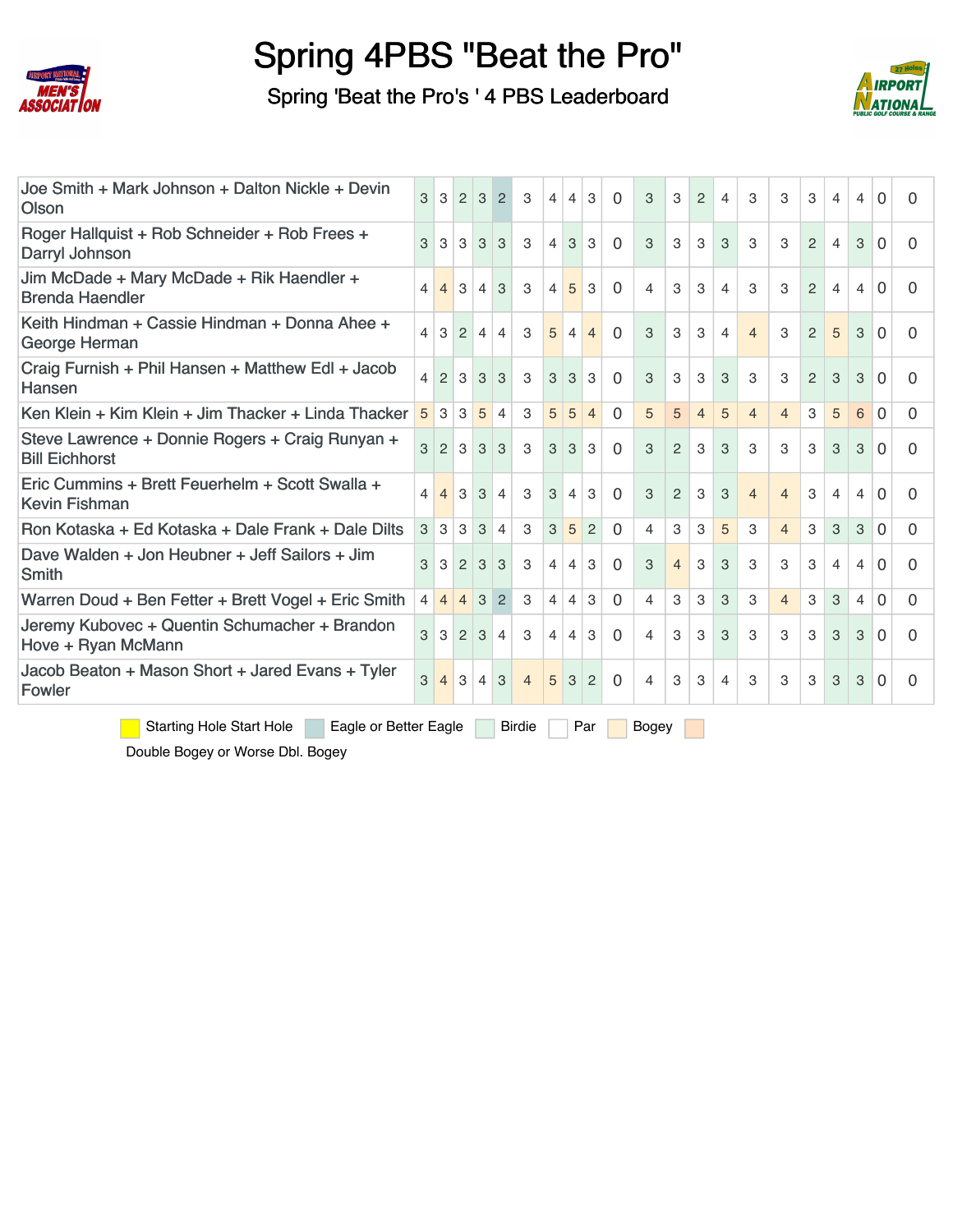

Spring 'Beat the Pro's ' 4 PBS Leaderboard



#### [Senior Division - Senior Division](https://static.golfgenius.com/v2tournaments/8497278437520605838?called_from=&round_index=1)

|        | <b>Senior Championship Flight</b>                         |                |   |   |                  |                |   |                |                |   |    |     |                        |     |                |     |                              |     |                |                |              |    |
|--------|-----------------------------------------------------------|----------------|---|---|------------------|----------------|---|----------------|----------------|---|----|-----|------------------------|-----|----------------|-----|------------------------------|-----|----------------|----------------|--------------|----|
| Pos.   | <b>Foursome</b>                                           |                |   |   |                  |                |   |                |                |   |    |     | To Par<br><b>Gross</b> |     |                |     | <b>Total</b><br><b>Gross</b> |     |                |                | <b>Purse</b> |    |
|        | O'Donnell + Strunk + Wagner + Dontje                      |                |   |   |                  |                |   |                |                |   |    |     | $-5$                   |     |                |     | 58                           |     |                |                | \$88.00      |    |
|        | Total Purse Allocated: \$88.00                            |                |   |   |                  |                |   |                |                |   |    |     |                        |     |                |     |                              |     |                |                |              |    |
|        | Senior Championship Flight                                |                |   |   |                  |                |   |                |                |   |    |     |                        |     |                |     |                              |     |                |                |              |    |
|        | 1 2 3 4 5 6 7 8 9 Out 10 11 12 13 14 15 16 17 18 In Total |                |   |   |                  |                |   |                |                |   |    |     |                        |     |                |     |                              |     |                |                |              |    |
| Dontje | Mell O'Donnell + Gay Strunk + Brett Wagner + Gene         | $\overline{4}$ | 3 | 3 | $\left(3\right)$ | $\overline{4}$ | 3 | $\overline{4}$ | $\overline{4}$ | 3 | 31 | (3) | 3                      | (2) | 4 <sup>1</sup> | (2) | 3                            | (2) | $\overline{4}$ | $\overline{4}$ | 27           | 58 |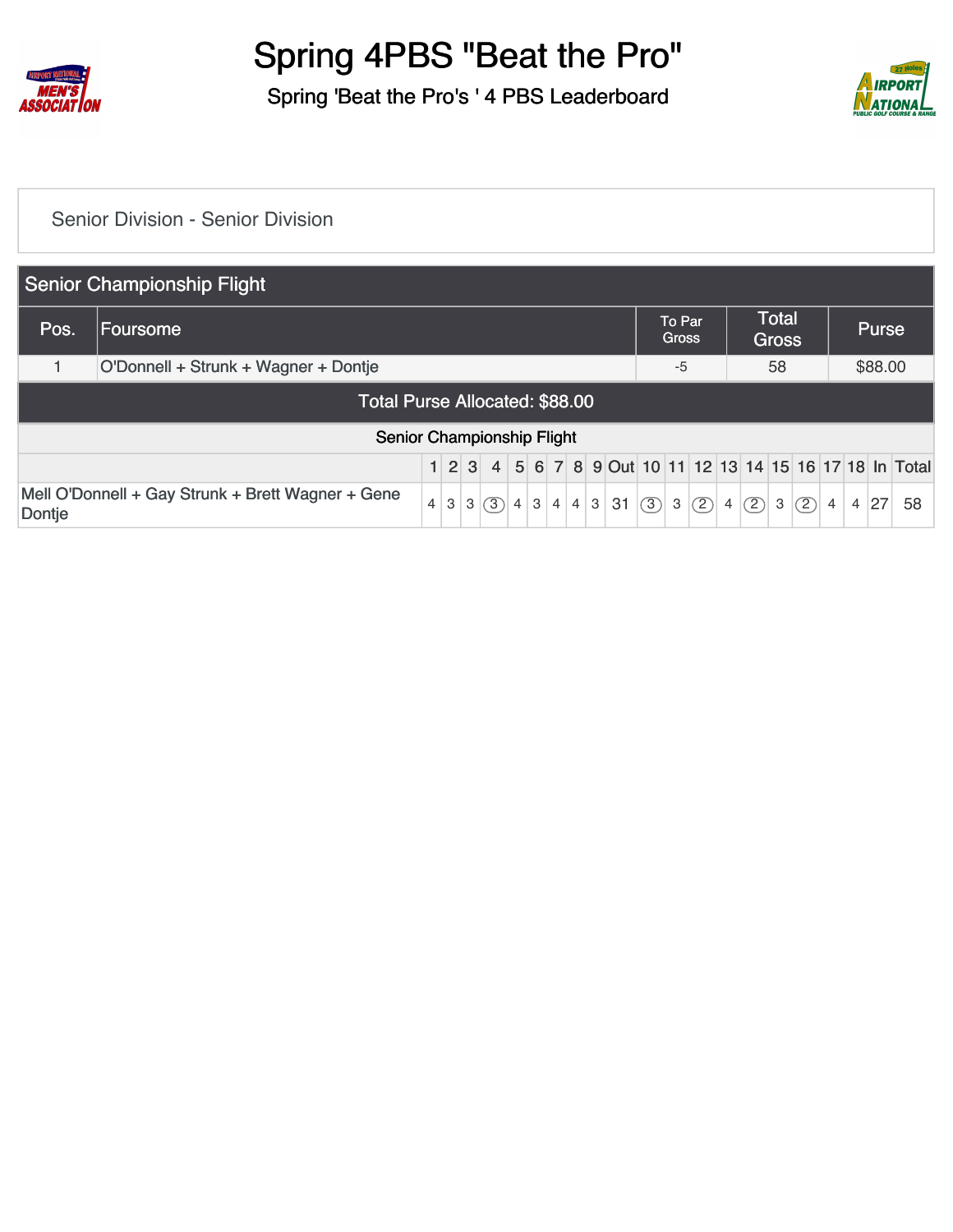

Spring 'Beat the Pro's ' 4 PBS Leaderboard



#### [Senior Couples Division - Senior Couples Division](https://static.golfgenius.com/v2tournaments/8497291464592622224?called_from=&round_index=1)

|                                        | <b>Senior Couples Championship Flight</b>                      |                          |                |     |                |                |   |                |                |                |            |                |            |                               |                |                   |                       |     |                |                |          |          |
|----------------------------------------|----------------------------------------------------------------|--------------------------|----------------|-----|----------------|----------------|---|----------------|----------------|----------------|------------|----------------|------------|-------------------------------|----------------|-------------------|-----------------------|-----|----------------|----------------|----------|----------|
| Pos.                                   | <b>Foursome</b>                                                |                          |                |     |                |                |   |                |                |                |            |                |            | <b>To Par</b><br><b>Gross</b> |                |                   | Total<br><b>Gross</b> |     |                |                | Purse    |          |
|                                        | Haendler + Haendler + McDade + McDade                          |                          |                |     |                |                |   |                |                |                |            |                |            | Ε                             |                |                   | 63                    |     |                |                | \$152.00 |          |
| 2                                      | Ahee + Herman + Hindman + Hindman                              |                          |                |     |                |                |   |                |                |                |            |                |            | E                             |                |                   | 63                    |     |                |                | \$112.00 |          |
| 3                                      | Klein + Klein + Thacker + Thacker                              |                          |                |     |                |                |   |                |                |                |            |                |            |                               | $+15$          |                   | 78                    |     |                |                | \$0.00   |          |
| <b>Total Purse Allocated: \$264.00</b> |                                                                |                          |                |     |                |                |   |                |                |                |            |                |            |                               |                |                   |                       |     |                |                |          |          |
|                                        | Senior Couples Championship Flight                             |                          |                |     |                |                |   |                |                |                |            |                |            |                               |                |                   |                       |     |                |                |          |          |
|                                        |                                                                |                          | $\overline{2}$ | 3   | 4              | 5              | 6 | $\overline{7}$ | 8              | 9              | $ Out $ 10 |                | 11         |                               |                | 12 13 14 15 16 17 |                       |     |                | 18             |          | In Total |
|                                        | Jim McDade + Mary McDade + Rik<br>Haendler + Brenda Haendler   | $\overline{\mathcal{A}}$ | $\overline{4}$ | 3   | 4              | (3)            | 3 | $\overline{4}$ | $\overline{5}$ | 3              | 33         | $\overline{4}$ | 3          | 3                             | $\overline{4}$ | 3                 | 3                     | (2) | $\overline{4}$ | $\overline{4}$ | 30       | 63       |
|                                        | Keith Hindman + Cassie Hindman +<br>Donna Ahee + George Herman | $\overline{4}$           | 3              | (2) | 4              | $\overline{4}$ | 3 | $\overline{5}$ | $\overline{4}$ | $\overline{4}$ | 33         | (3)            | 3          | 3                             | 4              | $\overline{4}$    | 3                     | (2) | $\overline{5}$ | 3              | 30       | 63       |
| Linda Thacker                          | Ken Klein + Kim Klein + Jim Thacker +                          | $\overline{5}$           | 3              | 3   | $\overline{5}$ | 4              | 3 | $\overline{5}$ | $\overline{5}$ | $\overline{4}$ | 37         | $\overline{5}$ | $\sqrt{5}$ | 4                             | 5              | $\overline{4}$    | $\overline{4}$        | 3   | $\overline{5}$ | 6              | 41       | 78       |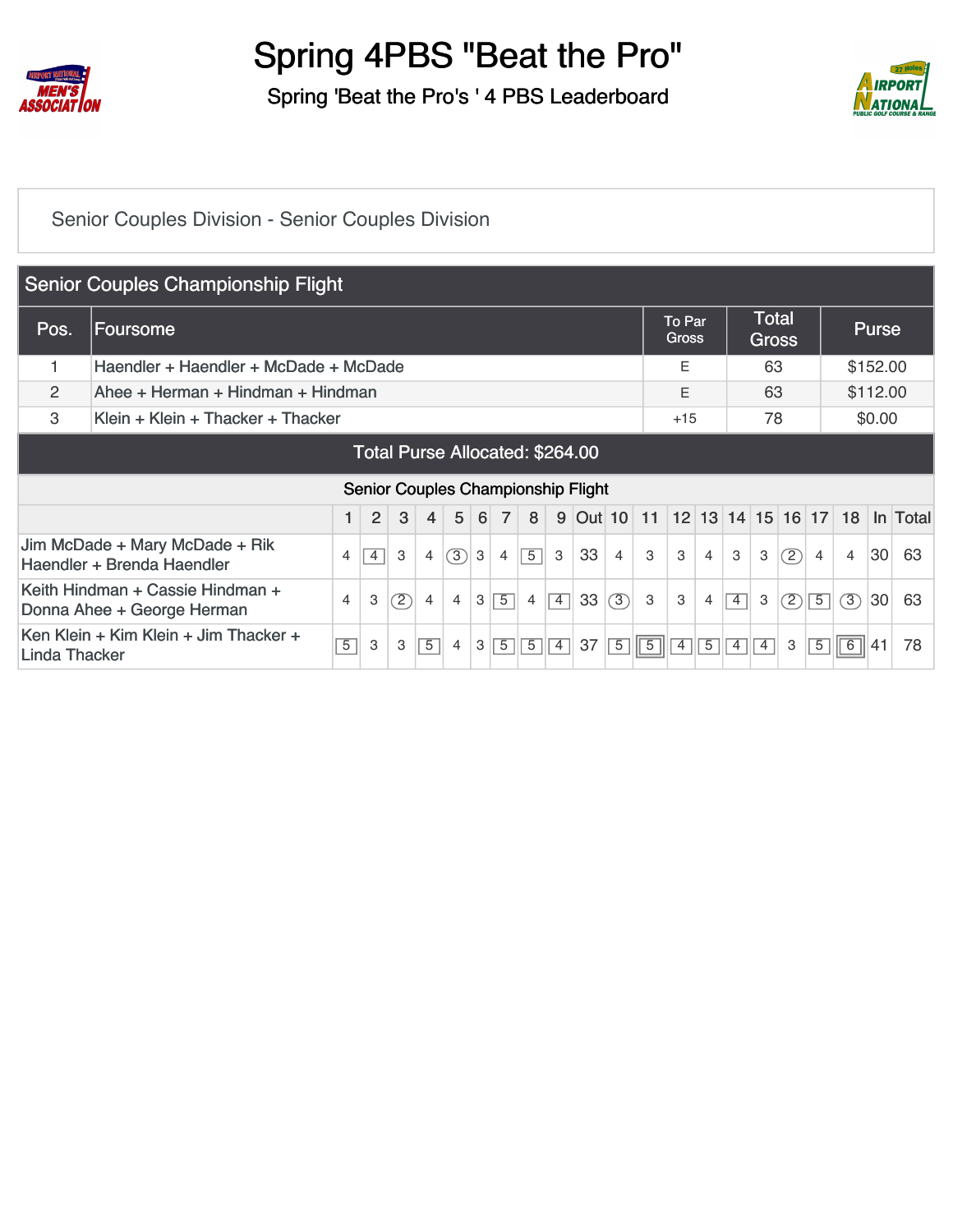

Spring 'Beat the Pro's ' 4 PBS Leaderboard



#### [Womens Division - Women's Division](https://static.golfgenius.com/v2tournaments/8497295471595782801?called_from=&round_index=1)

|          | <b>Women's Championship Flight</b>                                                                                                                         |  |  |  |  |  |  |  |  |  |    |                |                        |   |                |   |                              |   |                |                |              |    |
|----------|------------------------------------------------------------------------------------------------------------------------------------------------------------|--|--|--|--|--|--|--|--|--|----|----------------|------------------------|---|----------------|---|------------------------------|---|----------------|----------------|--------------|----|
| Pos.     | Foursome                                                                                                                                                   |  |  |  |  |  |  |  |  |  |    |                | To Par<br><b>Gross</b> |   |                |   | <b>Total</b><br><b>Gross</b> |   |                |                | <b>Purse</b> |    |
|          | Franks + Blome + Dinius + Mazzacco                                                                                                                         |  |  |  |  |  |  |  |  |  |    |                | $+6$                   |   |                |   | 69                           |   |                |                | \$88.00      |    |
|          | Total Purse Allocated: \$88.00                                                                                                                             |  |  |  |  |  |  |  |  |  |    |                |                        |   |                |   |                              |   |                |                |              |    |
|          | <b>Women's Championship Flight</b>                                                                                                                         |  |  |  |  |  |  |  |  |  |    |                |                        |   |                |   |                              |   |                |                |              |    |
|          | 2 3 4 5 6 7 8 9 Out 10 11 12 13 14 15 16 17 18 In Total                                                                                                    |  |  |  |  |  |  |  |  |  |    |                |                        |   |                |   |                              |   |                |                |              |    |
| Mazzacco | Donna Franks + Sue Blome + Nancy Dinius + Kathy<br>$\boxed{5}$<br>3<br>3<br>4<br>$\overline{4}$<br>$\overline{4}$<br>$\overline{4}$<br>$\overline{4}$<br>3 |  |  |  |  |  |  |  |  |  | 34 | $\overline{4}$ | 3                      | 3 | $\overline{5}$ | 3 | $\overline{4}$               | 3 | $\overline{5}$ | $\overline{5}$ | 35           | 69 |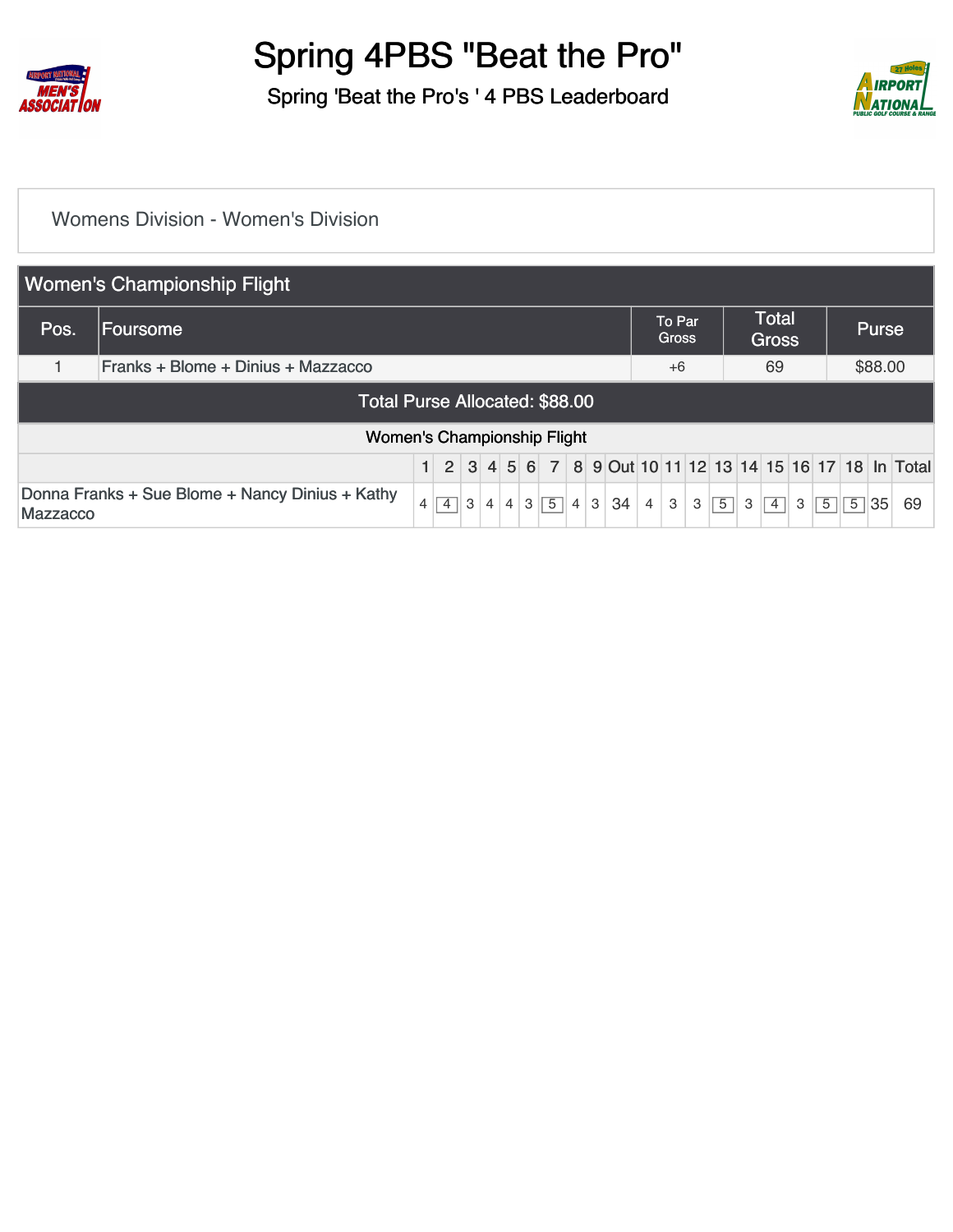

Spring 'Beat the Pro's ' 4 PBS Leaderboard



[Pro Division - Pro Division](https://static.golfgenius.com/v2tournaments/8497296750455849618?called_from=&round_index=1)

| Pos. | <b>Foursome</b>            |  |  |  |  |                |  |  |  |  |  |  |  |  | To Par<br><b>Gross</b> |  |  | <b>Total</b><br><b>Gross</b> |                                                           |
|------|----------------------------|--|--|--|--|----------------|--|--|--|--|--|--|--|--|------------------------|--|--|------------------------------|-----------------------------------------------------------|
|      | Baker + Erger + Montgomery |  |  |  |  |                |  |  |  |  |  |  |  |  | $-11$                  |  |  | 52                           |                                                           |
|      |                            |  |  |  |  | <b>Strokes</b> |  |  |  |  |  |  |  |  |                        |  |  |                              |                                                           |
|      |                            |  |  |  |  |                |  |  |  |  |  |  |  |  |                        |  |  |                              | 1 2 3 4 5 6 7 8 9 0ut 10 11 12 13 14 15 16 17 18 In Total |
|      |                            |  |  |  |  |                |  |  |  |  |  |  |  |  |                        |  |  |                              | 52                                                        |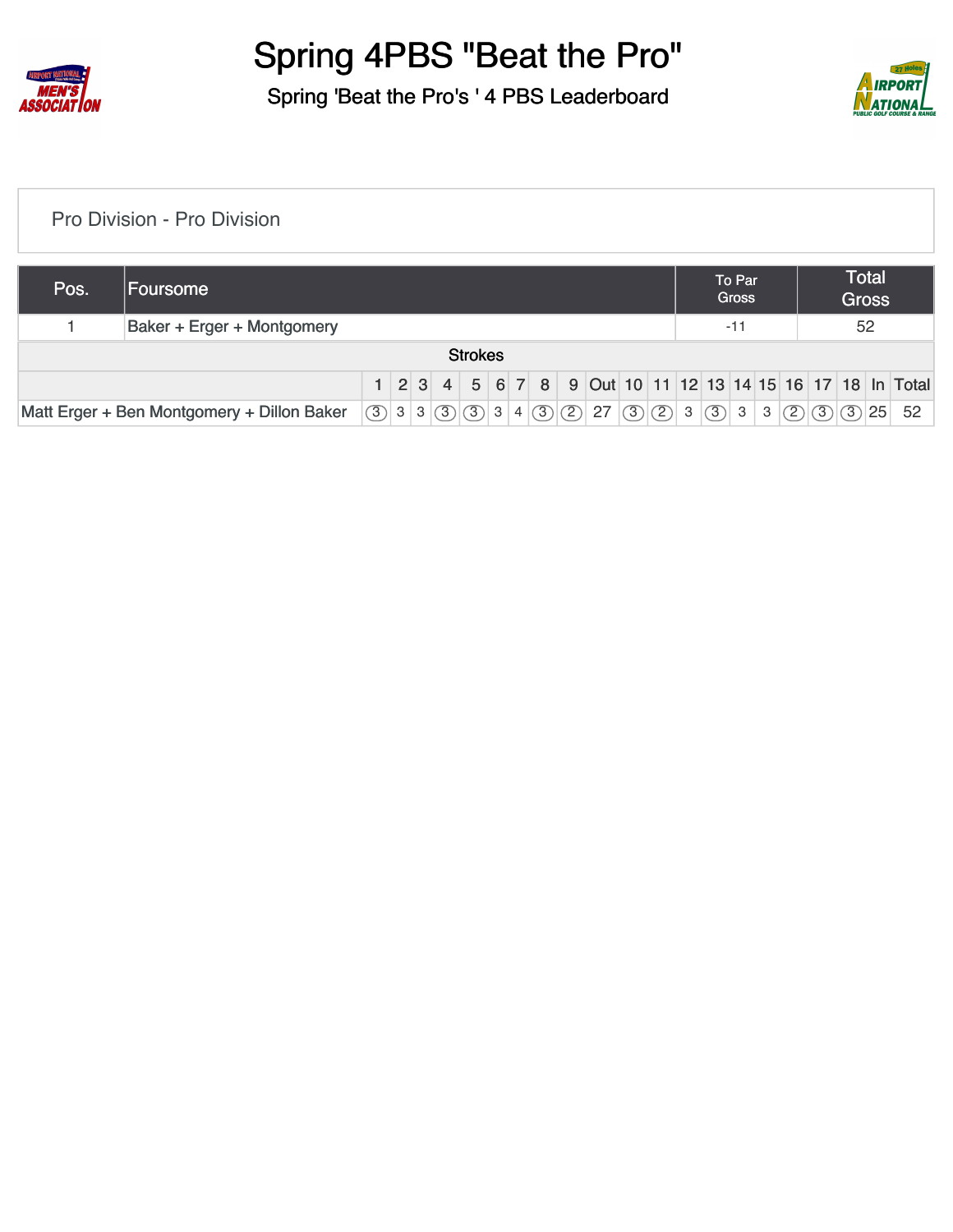

Spring 'Beat the Pro's ' 4 PBS Leaderboard



| Closest to the Pin #2 |                                |              |                |
|-----------------------|--------------------------------|--------------|----------------|
| Pos.                  | Player                         | <b>Purse</b> | <b>Details</b> |
| $\mathbf{1}$          | Jon Maloney                    | \$10.00      |                |
|                       | Total Purse Allocated: \$10.00 |              |                |
|                       | Clostest to the Pin #16        |              |                |
| Pos.                  | Player                         | <b>Purse</b> | <b>Details</b> |
| $\mathbf{1}$          | Jim McDade                     | \$10.00      |                |
|                       | Total Purse Allocated: \$10.00 |              |                |
|                       | Longest Drive Men #7           |              |                |
| Pos.                  | Player                         | <b>Purse</b> | <b>Details</b> |
| $\mathbf{1}$          | <b>Tim Goerdt</b>              | \$10.00      |                |
|                       | Total Purse Allocated: \$10.00 |              |                |
|                       | Longest Drive Women #10        |              |                |
| Pos.                  | Player                         | <b>Purse</b> | <b>Details</b> |
| 1                     | <b>Brenda Haendler</b>         | \$10.00      |                |
|                       | Total Purse Allocated: \$10.00 |              |                |

[Longest Putt #8](https://static.golfgenius.com/v2tournaments/8497368677602067095?called_from=&round_index=1)

| Pos.                           | Player         | <b>Purse</b> | <b>Details</b> |  |  |  |  |  |  |  |  |  |
|--------------------------------|----------------|--------------|----------------|--|--|--|--|--|--|--|--|--|
|                                | Steve Lawrence | \$10.00      |                |  |  |  |  |  |  |  |  |  |
| Total Purse Allocated: \$10.00 |                |              |                |  |  |  |  |  |  |  |  |  |